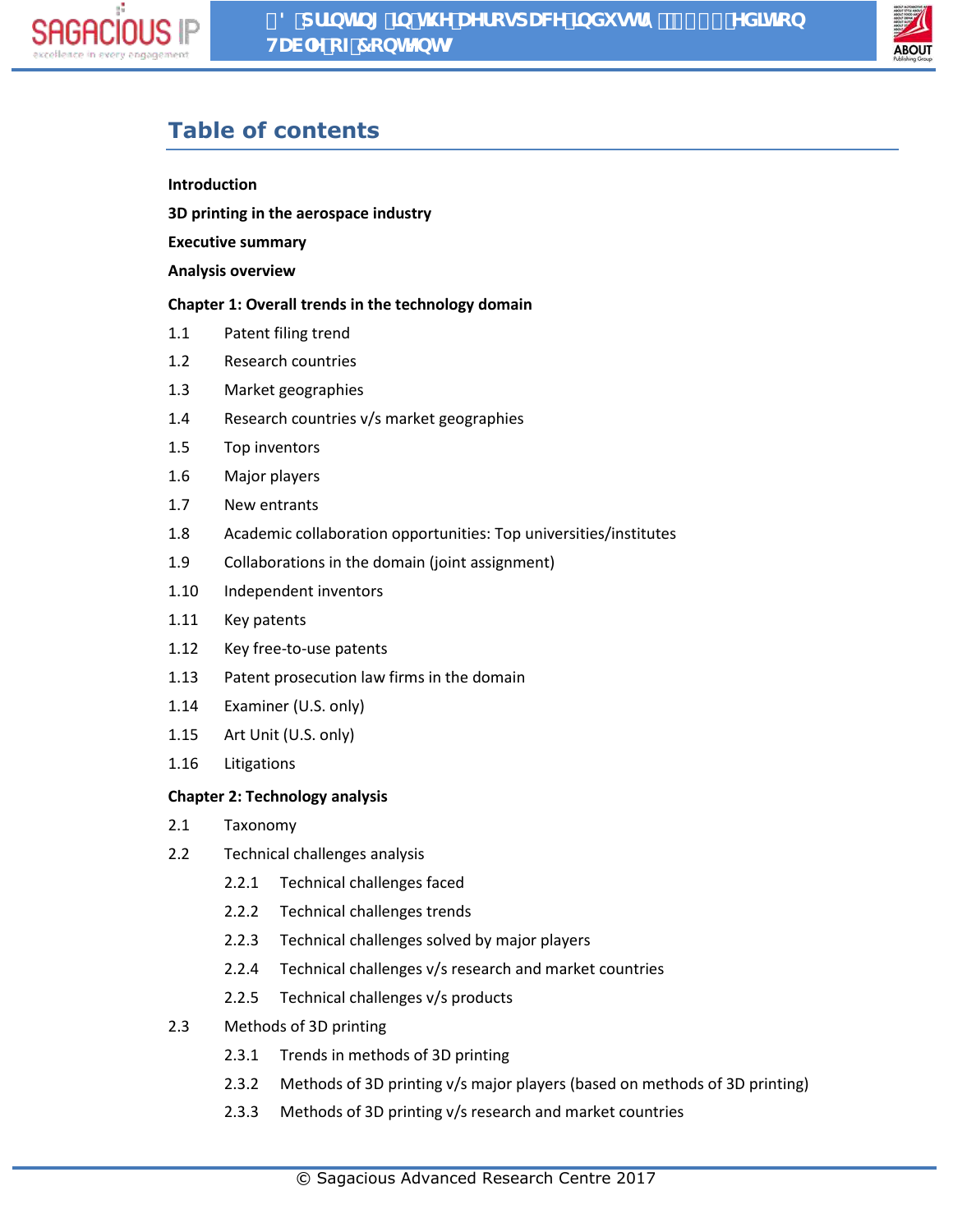



- 2.3.4 Methods of 3D printing v/s technical challenges
- 2.3.5 Sagacious insights and prospects stereolithography
- 2.4 Materials used for 3D printing
	- 2.4.1 Trends in materials used for 3D printing
	- 2.4.2 Materials used for 3D printing v/s major players (based on material for 3D printing)
	- 2.4.3 Materials used for 3D printing v/s research and market countries
	- 2.4.4 Materials used for 3D printing v/s products
	- 2.4.5 Sagacious insights and prospects INCONEL
- 2.5 Products
	- 2.5.1 Product trends
	- 2.5.2 Products v/s application area matrix
	- 2.5.3 Products v/s major players (based on products)
	- 2.5.4 Products v/s market and research countries
	- 2.5.5 Products v/s methods of 3D printing
	- 2.5.6 Engine/propulsion units products
	- 2.5.7 Sagacious insights and prospects: Spacecraft

## **Chapter 3: Major players analysis**

- 3.1 Major players portfolio analysis
- 3.2 United Technologies
	- 3.2.1 Summary
	- 3.2.2 Filing trend analysis
	- 3.2.2 Market geographies
	- 3.2.3 SWOT analysis
	- 3.2.4 Products
	- 3.2.5 Sagacious insights and prospects
- 3.3 MTU Aero Engines
	- 3.3.1 Summary
	- 3.3.2 Filing trend analysis
	- 3.3.3 Market geographies
	- 3.3.4 SWOT analysis
	- 3.3.5 Products
- 3.4 Boeing
	- 3.4.1 Summary
	- 3.4.2 Filing trend analysis
	- 3.4.3 Market geographies
	- 3.4.4 SWOT analysis
	- 3.4.5 Products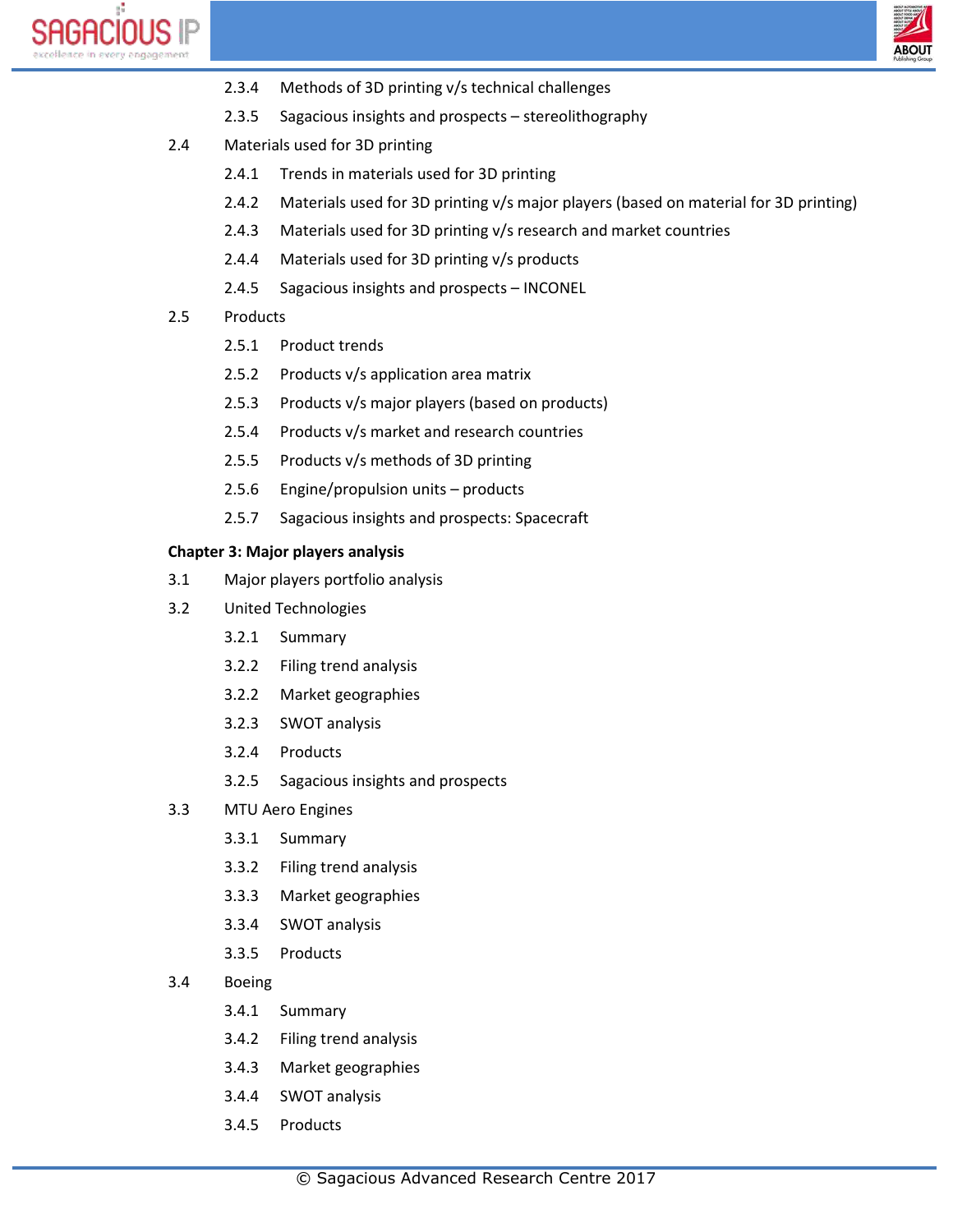



- 3.5 Airbus
	- 3.5.1 Summary
	- 3.5.2 Filing trend analysis
	- 3.5.3 Market geographies
	- 3.5.4 SWOT analysis
	- 3.5.5 Products
- 3.6 General Electric
	- 3.6.1 Summary
	- 3.6.2 Filing trend analysis
	- 3.6.3 Market geographies
	- 3.6.4 SWOT analysis
	- 3.6.5 Products
- 3.7 Rolls-Royce
	- 3.7.1 Summary
	- 3.7.2 Filing trend analysis
	- 3.7.3 Market geographies
	- 3.7.4 SWOT analysis
	- 3.7.5 Products
- 3.8 Siemens
	- 3.8.1 Summary
	- 3.8.2 Filing trend analysis
	- 3.8.3 Market geographies
	- 3.8.4 SWOT Analysis
	- 3.8.5 Products
- 3.9 Safran
	- 3.9.1 Summary
	- 3.9.2 Filing trend analysis
	- 3.9.3 Market geographies
	- 3.9.4 SWOT analysis
	- 3.9.5 Products
- 3.10 Honeywell
	- 3.10.1 Summary
	- 3.10.2 Filing trend analysis
	- 3.10.3 Market geographies
	- 3.10.4 SWOT analysis
	- 3.10.5 Products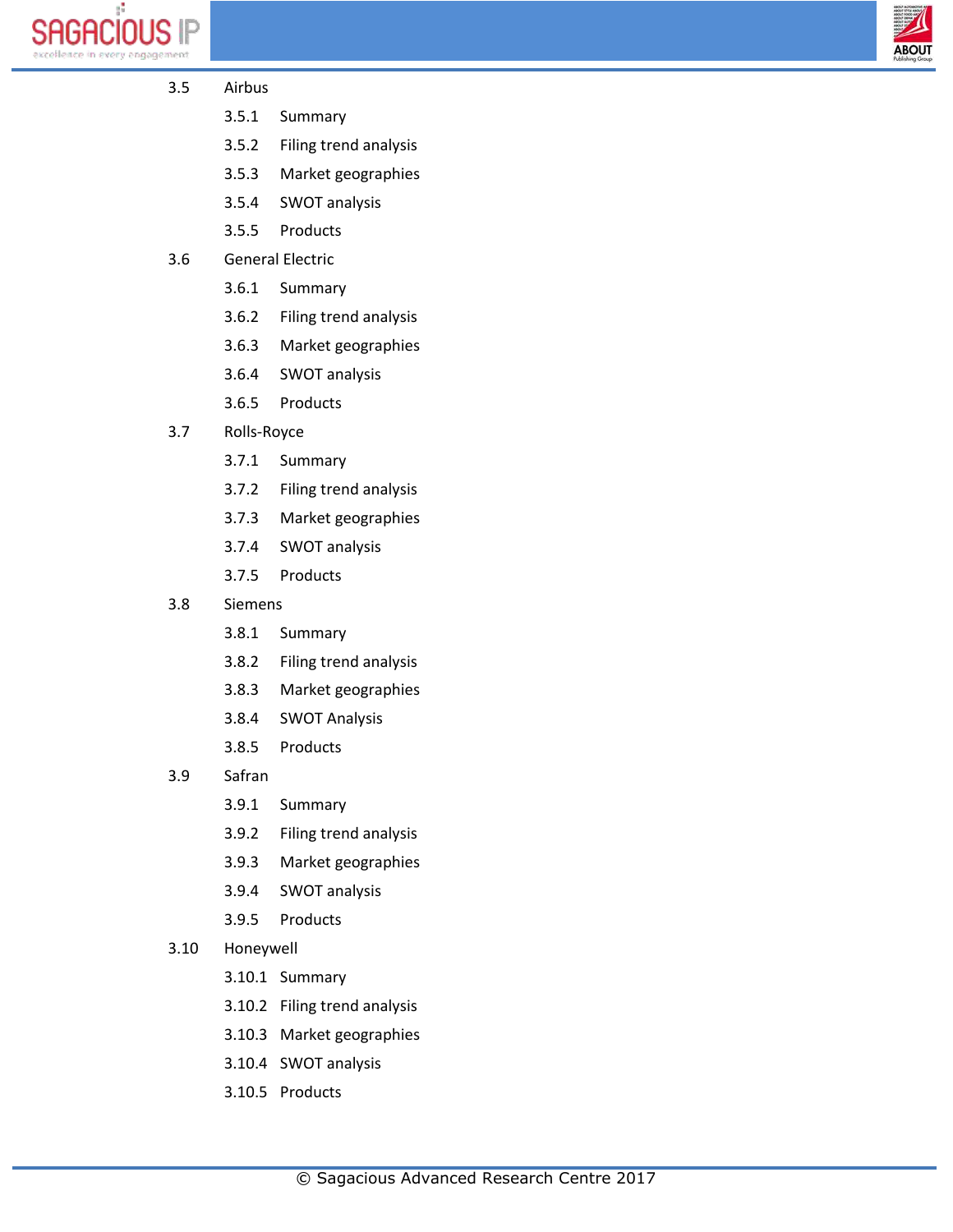



- 3.11 Lockheed Martin
	- 3.11.1 Summary
	- 3.11.2 Filing trend analysis
	- 3.11.3 Market geographies
	- 3.11.4 SWOT analysis
	- 3.11.5 Products
- 3.12 Upcoming products
- 3.13 Law firms
- 3.14 Major players' IP position (forward citations)
- 3.15 Major players' IP position (backward citations)
- 3.16 Major players' comparative analysis R&D strategy
- 3.17 Major players' portfolio strength analysis
- 3.18 Major players' filing strategy
- **4 Authors**
- **5 Methodology**
- **6 Relevance criteria**
- **7 Bibliography**
- **8 Disclaimer**

# **Appendices**

# **Methods of 3D printing covered in the analysis:**

- 3D inkjet printing
- Chemical vapour deposition (CVD)
- Cold spray
- Digital light processing (DLP)
- Direct metal deposition (DMD)
- Direct metal laser sintering (DMLS)
- Electron beam sintering (EBS)
- Fused deposition modelling (FDM)
- Laminated object manufacturing (LOM)
- Laser powder forming
- Micro induction sintering
- Microlithography
- Microstereolithography
- Physical vapour deposition
- Rapid plasma deposition
- Robocasting
- Scanning laser epitaxy / Selective laser-induced etching (SLE)
- Selective laser melting (SLM)
- Selective laser sintering (SLS)
- Solid freeform fabrication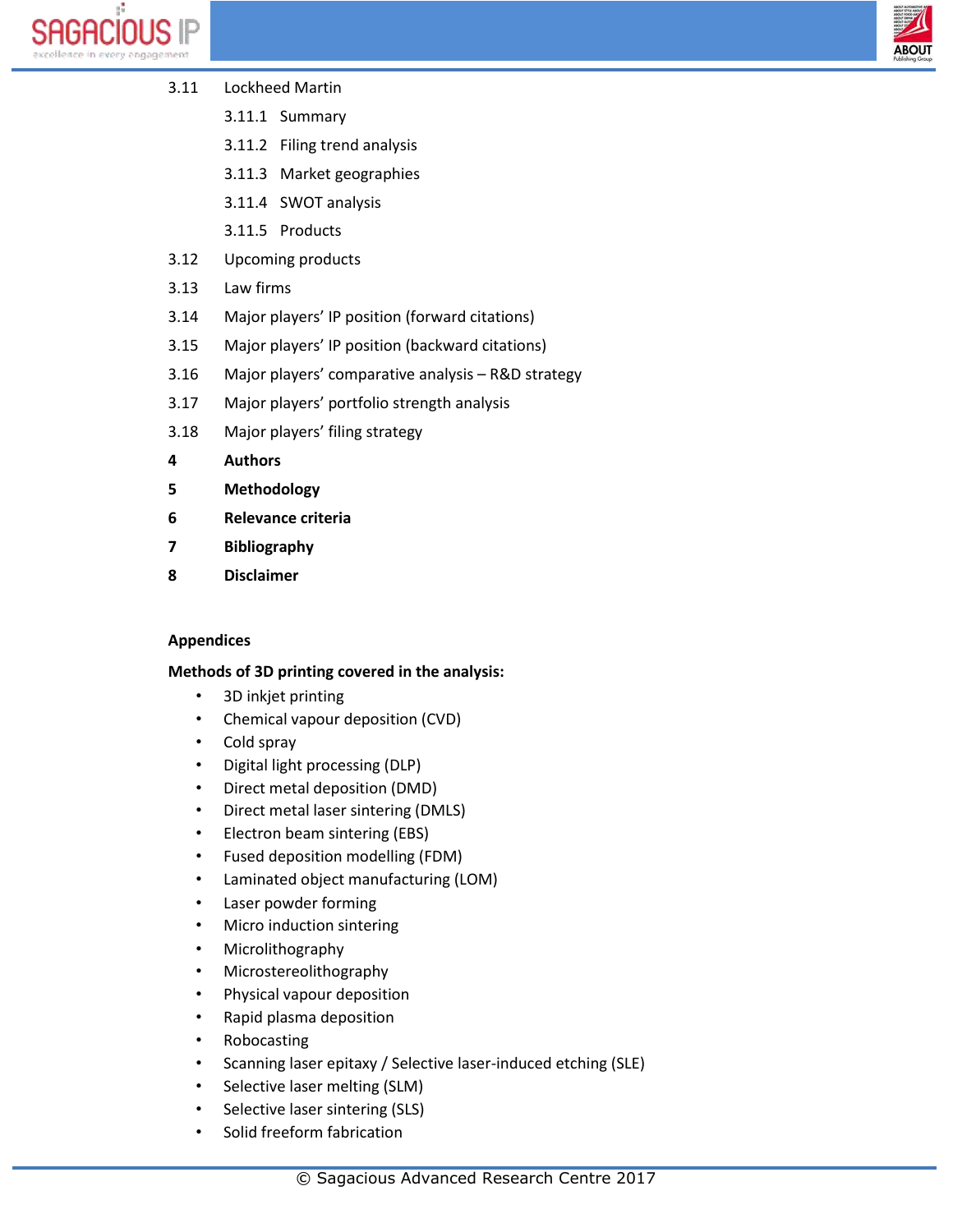



- Stereolithography (SLA)
- Thermal spraying
- Transient liquid phase sintering
- Vacuum casting

## **Application areas covered in the analysis:**

- Avionics
- Body
- Cockpit
- Defense weaponry
- Flight controls
- Fuselage
- Landing gears
- Passenger accessories
- Pilot accessories
- Spacecraft
- Structural components
- Tooling
- Wings and control surfaces
	- Empennage
	- Stabilizer
	- **Rudder**
	- Elevator
	- Trim tabs
	- Aileron
	- Flaps
	- Slats
	- Wing tip
	- **Tail**
	- Rotor assembly
	- Rotor blade
	- Tail rotor

## **Materials used for 3D printing covered in the analysis:**

#### **Composites**

- Aramid fibre
- CFRP (carbon fibre reinforced polymer)
- CMC (ceramics matrix composites)
- Fibre reinforced polymers
- Fused Silica Glass
- GFRP (Glass fibre reinforced polymer)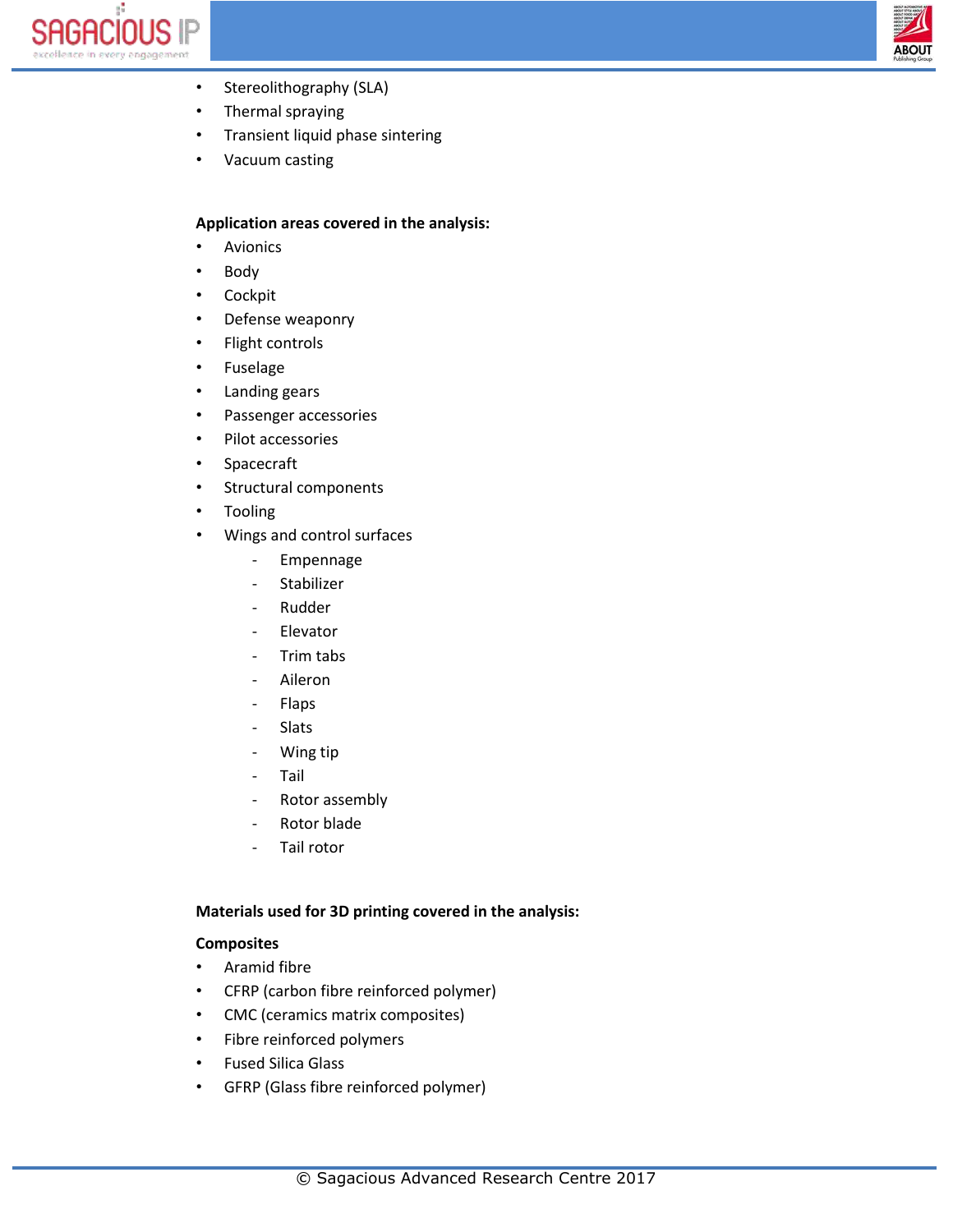



# **Polymers**

- PEEK (Polytetrafluoroethylene)
- PMMA (Poly Methyl Methacrylate)
- Polycarbonates
- Polypropylene
- Polyurethane
- PTFE (Polytetrafluoroethlyene)

## **Metal alloys**

- Aluminium alloy
- Chromium alloys
- Cobalt alloys
- Copper alloys
- Nickel alloys
- Steels
- Titanium alloys
- Vanadium alloys

#### **Metals**

- Aluminium
- Antimony (Sb)
- Beryllium
- Bronze
- Cadmium
- Chromium
- Cobalt
- Copper
- Gallium
- Gold
- Indium
- Iron
- Lead
- Magnesium
- Manganese
- Mercury (Hg)
- Molybdenum
- Neodymium (Nd)
- Nickel
- Niobium
- Palladium
- Platinum
- Rhenium
- Rhodium
- Scandium
- **Silver**
- Tantalum
- Tin
- Titanium